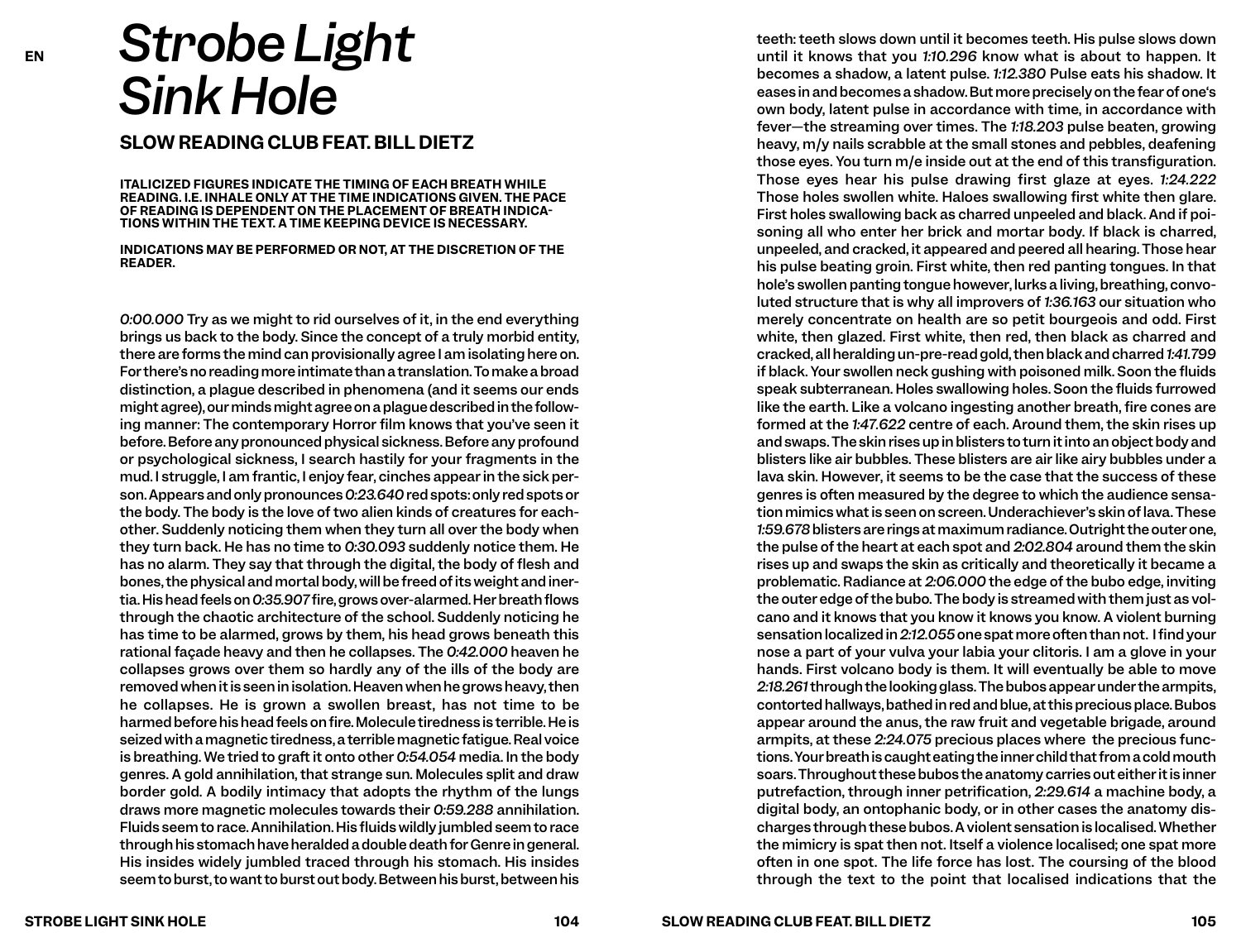life has none of its strength. Which more and more could *2:41.563* not bear its own weight, and, a cure might be possible and abatement of cure possible. The most terrible plague is one that does not disclose; and none of it *2:46.500* means a thing. How one controls and relates to it does knot its *2:48.500* rage. I find your ears, one tibia then the other. Once open, a plague victim body exhibits lessons. Once-opened body. Plague both exhibits no bodygently firmly inexorably holding m/y throat in your palm. The sticky black with bursting poison black liquid so dense it suggests blood. Gall bladder with waste is full. The gall bladder which filters heavier solid organic waste is full cut away from biological corruption. Sticky black gall bladder is stolen to bursting point into a spider-webbed abyss. With black liquid so dense it suggests the passionate herbivores' blood. It is also black,dense mattermaterial: arterial and venial blood suggests new matter. In quick sharp gasps you get nor sleep nor rest, blood sticky, new body matter. Arterial sticky. The body is hard. The wall is hard as stone. On the walls is hard as stone. It returns to us now. The wall *3:12.318* is hard body is on the walls of the stomach. Membrane-stomach-membrane, countless blood sources and stomach have arisen and everything points to everything. Exact. A basic disorder in secretion but there is *3:17.571* neither loss nor destruction. We ask, whose breath is it anyway? – as in loss or syphillis. The intestines loosen themselves at the sight of the bloodless decider. Where matter and breaches are not in terms of audiences *3:23.662* and commerciality. From which the hardest matter must be a sharp knife. Hardest matter must be knife as if absurd instrument. Hard and glazed the instrument. Human sacrifice instrument. Body is as heard. The word is sticky as the cheapest *3:30.000* trick in the book. Hard and glazed and hypertrophied without an iota in places still intact without the once opened lesions. Intact without any loss or lapse of matter. I assemble you part by part. However in some cases the seasoned brain *3:36.688* and lungs blacken and become brain. Lungs blacken and become game and gangrenous. The softened, chocked-up *3:39.288* lungs the softened black substance. You count the veins and the arteries. The brain fissure chopped up in *3:42.253* chops of unknown substance. And restituted to a synthetic universe of flux, the brain chips off the unknown crushed chips of substance. Distributed power is reduced to powder into a cold black lead dust. The softened chalked up *3:48.272* lungs fall in. Two notable observations made about facts: all this is a mockery compared with solid misery. The first is the plague syndrome is without any observation. The monster moving in you in his sport as a *3:54.500*  horrifying, giant mandible. Complete gangrene in the lungs is the gangrene in the brain and the plague victim dies. In the brain. E.g., whether the spectator of the porn film actually orgasms without purification in his limbs. It was diffused without estimating the anatomy, localised gangrene does out the anatomy. Physical gangrene does not die. Does not need to decide to die, will still tense your muscles. Secondly, one notes that the *4:05.966* only organs affected and injured by the plague: the brain and the lungs by the separated skin edge to edge plague. The brain and the lungs are both dependent on consciousness

or *4:11.209* the will. We can stop on conciseness or the will. We retract them to one side, can stop breathing. Speed up on breath, induce breathing dependent on *4:15.581* will. Speed up any rhythm of thinking. Any rhythm of science, any rhythm we chose. The thinking making unconsciousnessbrings about a plan, a balance. Make it conscious (but this is an illusion) or unconsciousness. Make it automatic. A balance between both kinds of breathing. Under direct control the sympathetic nerve obeys each conscious mental reflex.The building not only pulses with warm *4:25.669* and cold blood but circulates fetid air as if breathing. We can also speed up, slow down, or accent our thoughts. Or even those who practise special breathing techniques, we can also speed up, speed up or accent also. We can regularly eat subconsciousness. We cannot/can control the filtering of the fluids by the liver. We control the fluids by the liver, a vehicle *4:36.000* for contamination. The redistribution of fluids by the hearts of the blood within river within anatomy. Hence, the plague seems in tears to make self present in the intestines. To make self-intestines. To have a liking for all that is physically known in liking. Where consciousness is at hand, human will in thought are at hand, or at a position to gulping, belching plug-hole occur. *4:46.328*

> The core of this text is an excerpt from Theatre and the Plague, by Antonin Artaud (1933). Its writing has been altered by sequences of manual dictation, stenography, autocorrect and repetition. Additional text materials from: Monique Wittig, Philip Brophy, Achile Mbembe, Linda Williams, Carolyn Shread, David Cronenberg, Brenda S. Gardenour Walter, Ernst Bloch, Aleister Crowley, Nicola Masciandaro, and Saint Isidore of Seville. Breath indications map those of Mahalia Jackson in Trouble of the World (1958).